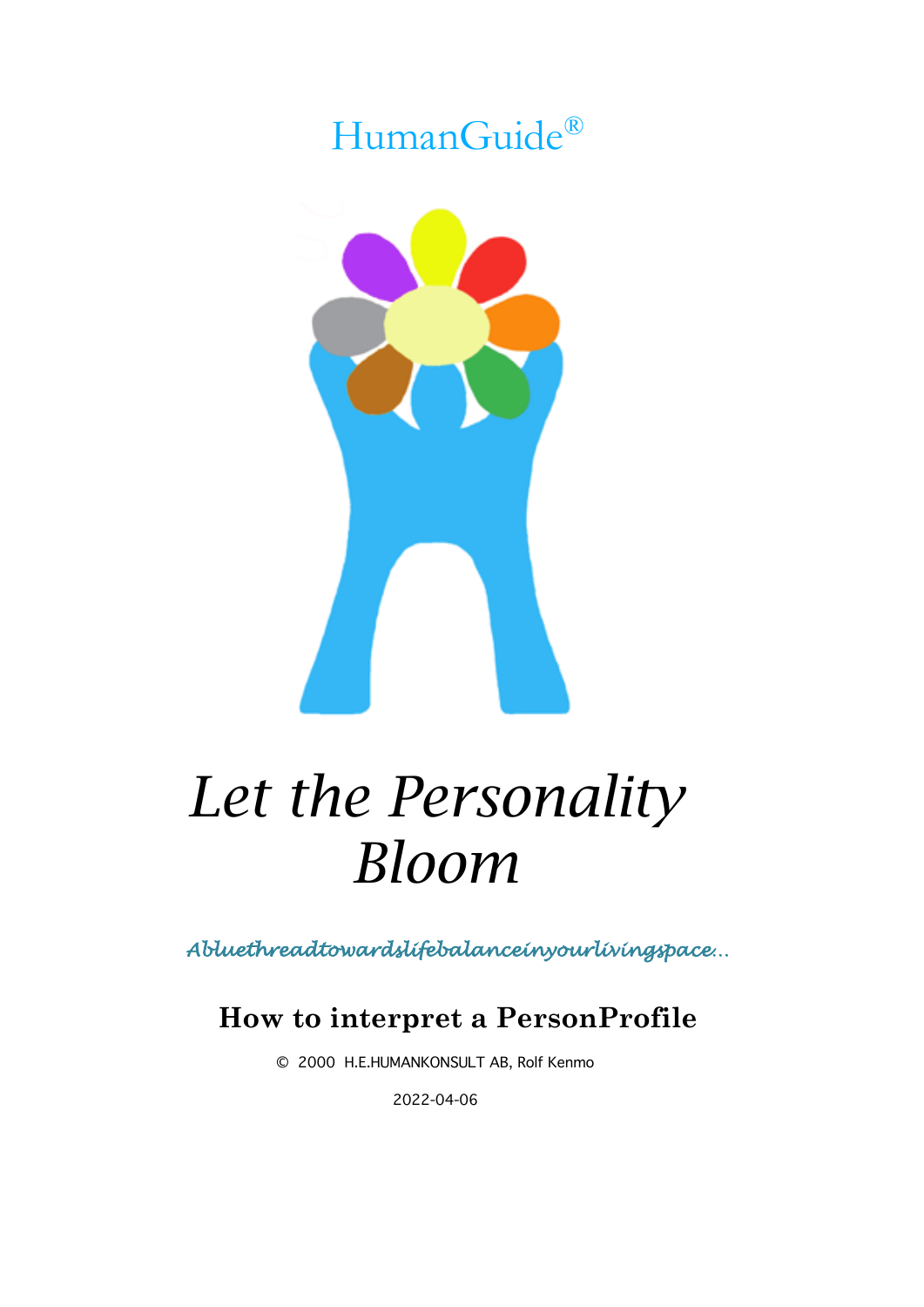## **CONTENTS**

| More to learn in the book: Let the Personality    |  |  |
|---------------------------------------------------|--|--|
|                                                   |  |  |
|                                                   |  |  |
|                                                   |  |  |
|                                                   |  |  |
|                                                   |  |  |
|                                                   |  |  |
|                                                   |  |  |
|                                                   |  |  |
|                                                   |  |  |
| Supplement - Eight Boxes, A Personality Theory 14 |  |  |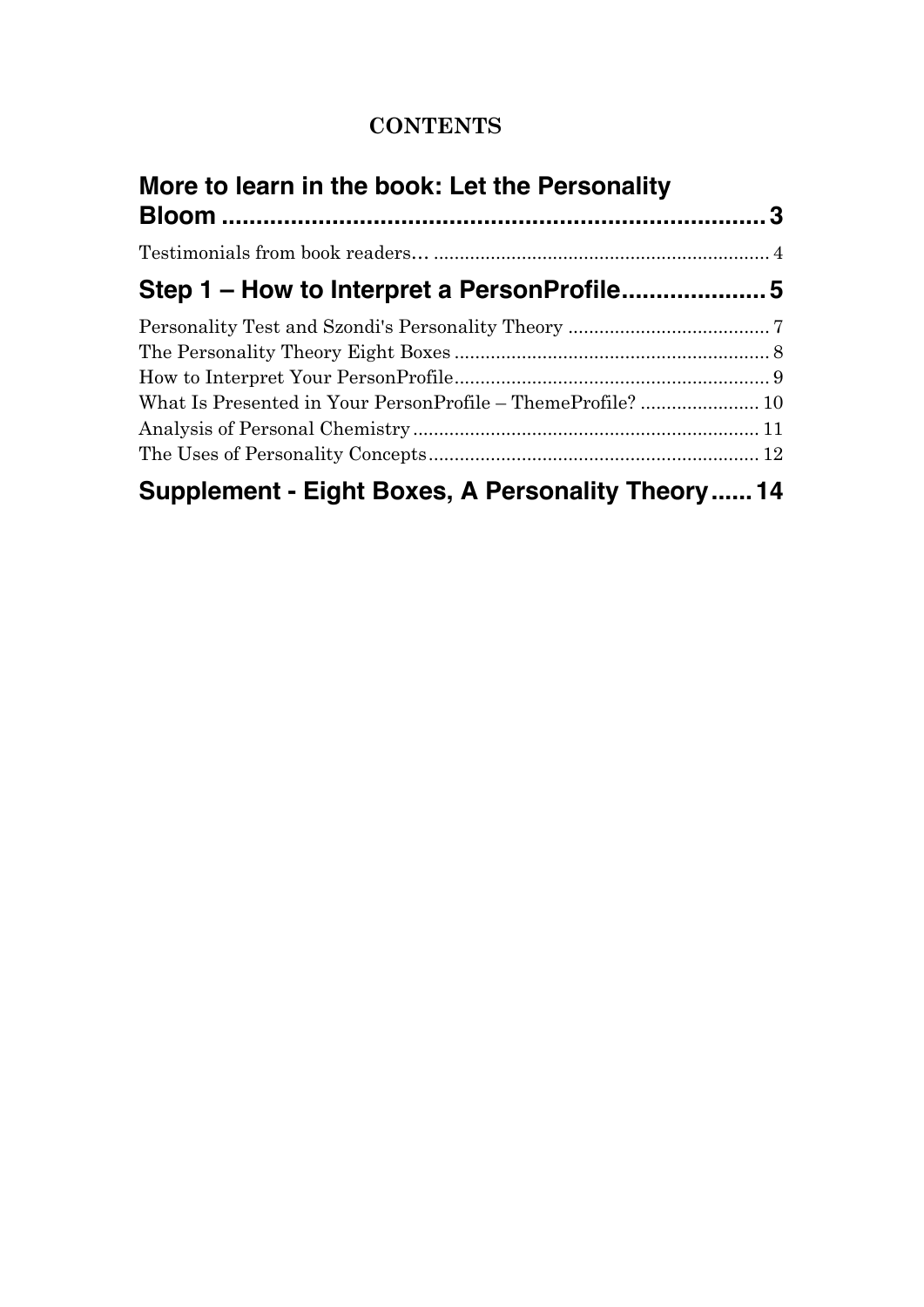## **More to learn in the book: Let the Personality Bloom**

The objective of the book is to give support for personal development. The extract consists of the following chapter

**Step 1 – How to Interpret a PersonProfile.** Here you will get an overview of the personality theory of L Szondi (1893-1986), which forms the basis of the development concept (step 2 is to do a StrengthStrategy

The blue thread of the book is

- 1. Make a PersonProfile in order to see your personality more clearly
- 2. Make a StrengthStrategy, which will give guidance for a life with good quality
- 3. Figure out and decide your three Powergoals, so you know how to accomplish your vision

The purpose of the other chapters is to give general support for personal growth. The chapters are

- Personal development; prerequisites and sound principles
- Positive thinking; how to make use of one's potentialities
- How to coach yourself and others?
- The example Rolf Kenmo an example of a life story from a personality perspective, i.e. how the personality influences job choices, interests, life partner, etc
- Efficiency or life balance? i.e. here you can read about important attitudes and decisions in life
- Tips for successful development; how to secure the changes desired
- Different possibilities; inspiration to change
- Good luck and some recommended books

The objective with the chapter is to give a basic knowledge of yourself and other people. Everyone know that we human beings differs, but how often do you consider that in the everyday life? It is always most simple to think that everyone has the same interests as me, etc.

When you increase your self-knowledge connected to a good personality theory, then you understand yourself better, which makes it easier for you to get a good cooperation with other people.

Good luck! Rolf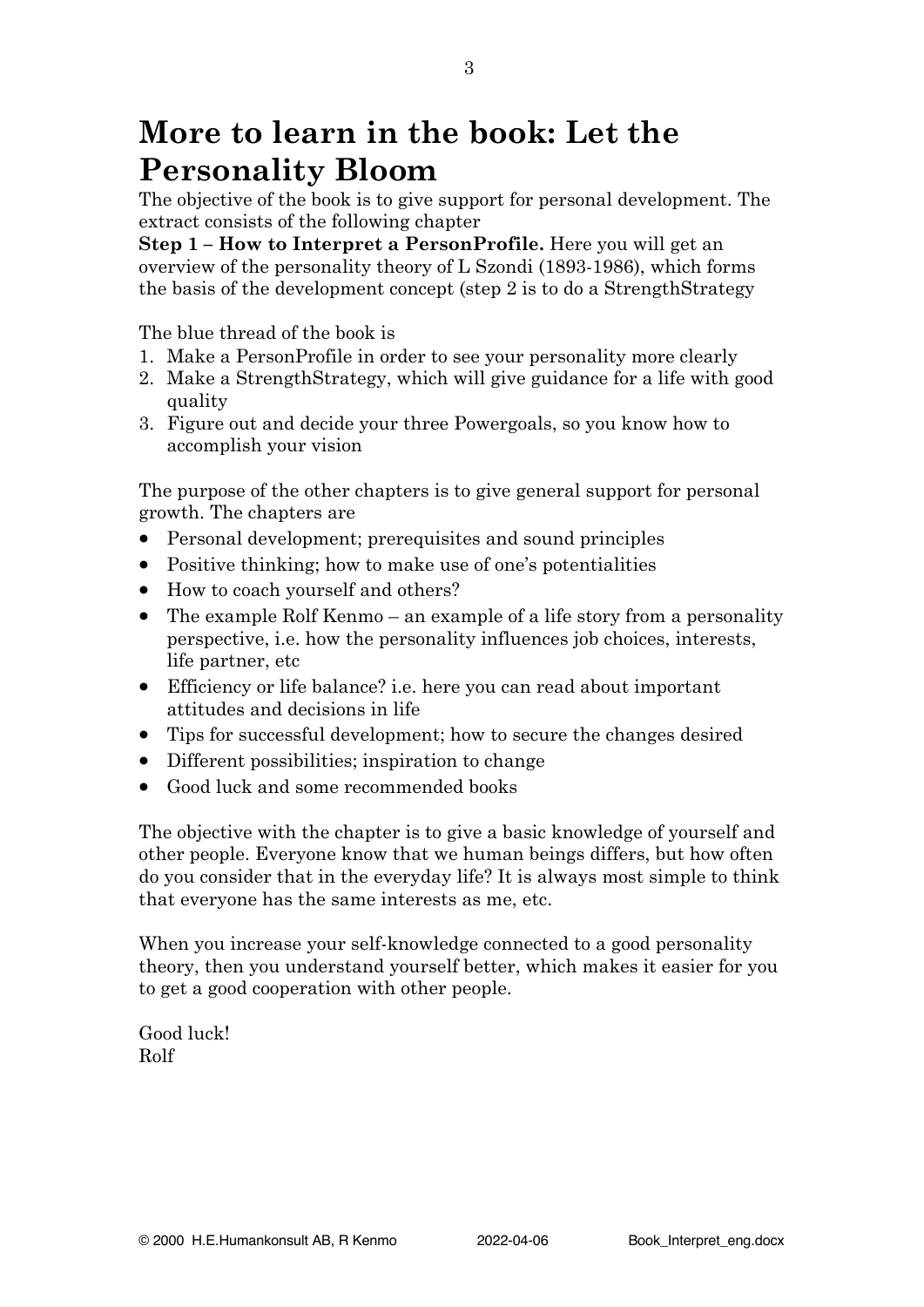## **Testimonials from book readers…**

*"I was recommended the book and was hooked. I have learnt more than I so far have learnt in my 26 years of life!* 

*Your book touched me. It gave me new perspectives, a new tolerance level. It has been of great help for me."*

#### LS, Pharmacist

*"Unbelievable good book. I suppose the best I have read. What has impressed me a lot that you have got all so concentrated, i.e. no buzz or unnecessary information. Only "fact-knowledge" clear as a bell, which you can use immediately.*

*I have already had great use of the knowledge both in my private life and at work. Sometimes I am using the book as a "dictionary".* 

*I am 32 years old, so I feel a little that I have got a life experience and knowledge, which I do not yet have. I have learnt more about myself and other people, but as you write in the book: You have to continue with your development all the time."*

#### JB, Engineer

*"I have read the book once and then two more times. I have also lent it to friends, because it is worthwhile reading. The book has given me deeper understanding that people are different, why they are different and how they express themselves.* 

*I apply the book's messages in all my relations. Foremost it has helped me in my relation with my boss and my life partner. I notice that I have got a deeper understanding of myself and how I behave. Now I have keys and tools to act in alternative ways, which has enriched my life!"*

#### CK, Teacher

*In the book Let the Personality Bloom Rolf Kenmo categorizes our qualities in*  what he calls "Eight Boxes". With help of these eight boxes we can plot in our *personality in order to coach ourselves and other people. Our different qualities have both a front and a back side. The back side is not negative. It shows instead a development potential. The author shows also how different qualities cooperate or collide.*

*Moreover, Kenmo uses his own life as an example. Let the Personality Bloom brings also up topics as mental training, stress and positive thinking. He inspires the reader to do a StrengthStrategy and figure out three Powergoals.* 

*Kenmo is thorough in his writing and what he shares. He also uses a metaphorical language, which gives new perspectives on the theme "Know thyself".*

Ylva Florman, BTJ Bibliotekstjänst (Library service), BTJ-info 17, 2009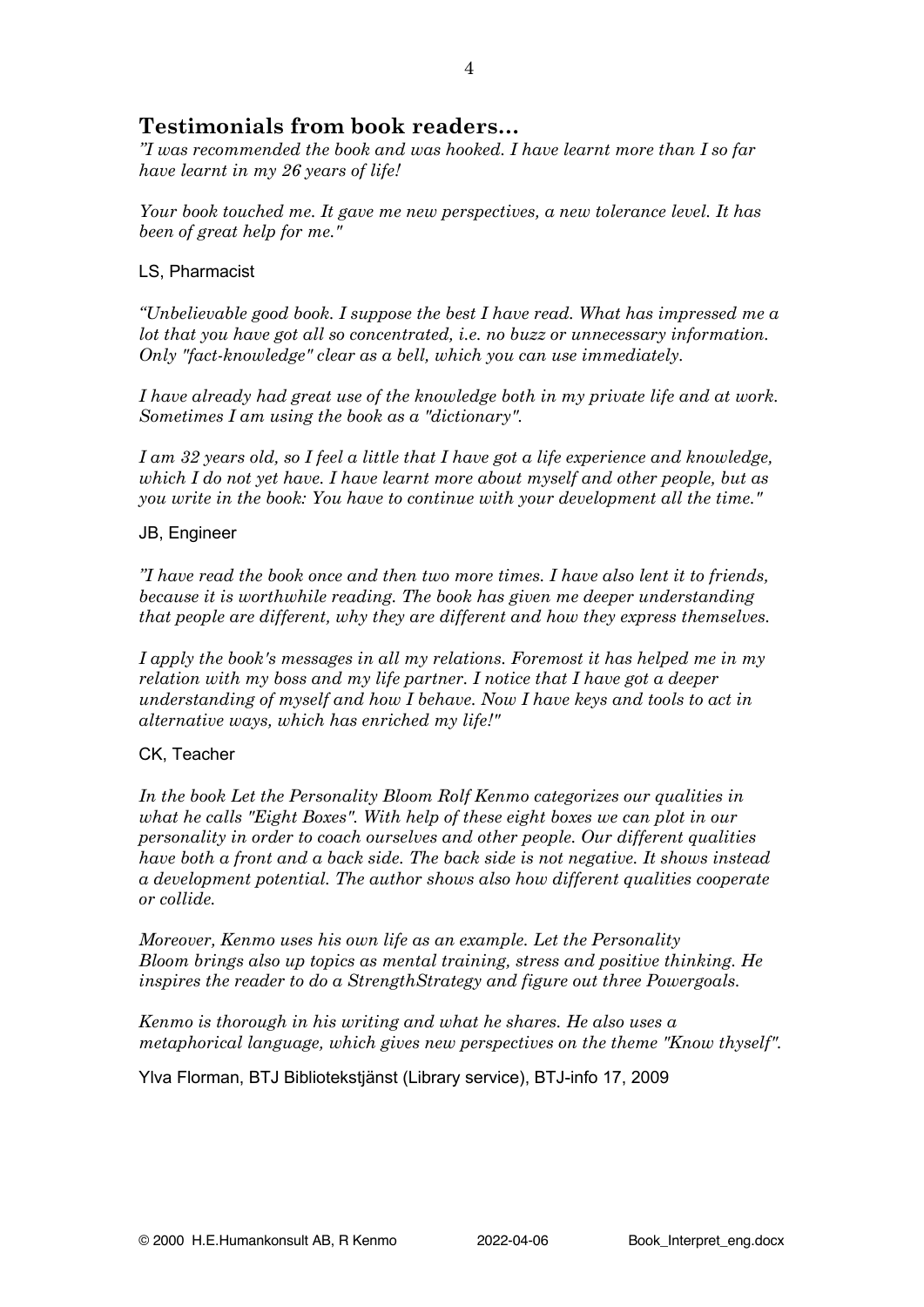## **Step 1 – How to Interpret a PersonProfile The Significance of Personality**

Your personality is of vital importance to your life. It governs your actions and behaviour. It can be compared to the operating system of a computer. It decides your possibilities and limitations. Naturally, there are other factors at play in this, but your personality has great importance. For example, it influences your choice of career, partner, clothing, car, etc. What methods you use. What treatment is best in order for you to recuperate from an illness, etc.

Unfortunately, there is a tendency in coaching and the like to lump everyone together. If you take a person's situation and personality into consideration the usefulness of a piece of advice will increase substantially. Can one's personality be good or bad? No. One's personality can only be more or less suitable in relation to a certain task, situation or object. There is rarely just one personality type, which suits a certain task. Therefore, it is less useful to make descriptions of the ideal boss, the ideal salesman, etc. This only results in everyone being cast in the same mould and having to do violence to his/her personality. One salesman may be successful because he/she is disciplined, whereas another salesman is successful because he/she is considerate.

When matching a person to a job you must analyse the critical situations of the job. You then need to evaluate the person's resources for handling the critical situations. **Well-developed (=mature) people** have good selfknowledge and use the appropriate personal resource at the right moment. In chaotic situations they bring out everything they have got in terms of order. Should they feel that they lack the resources necessary they get help.

## **Developing One's Personality**

Is it possible to change one's personality? Many years ago I thought that there was no limit. Today I think there is a certain limit. I also think it wiser to use and develop one's strong sides, compared to devoting all one's energy to one's greatest flaws.

How "successful" people are with their lives is often most visible when they have reached a certain age. There is a saying: "Good wine is like good people, they improve with time." Unfortunately, the opposite is also true. It is sad to meet old people, who are bitter. One's positive thinking is really put to the test.

So, what can you change? Above all, things are latent. For one reason or another you have developed a mental barrier, for example: "You mustn't think you are something special!" If you can change your attitude to this you will become less inhibited and feel proud of what you have achieved, etc. Women may have a mental barrier, which prevents them from taking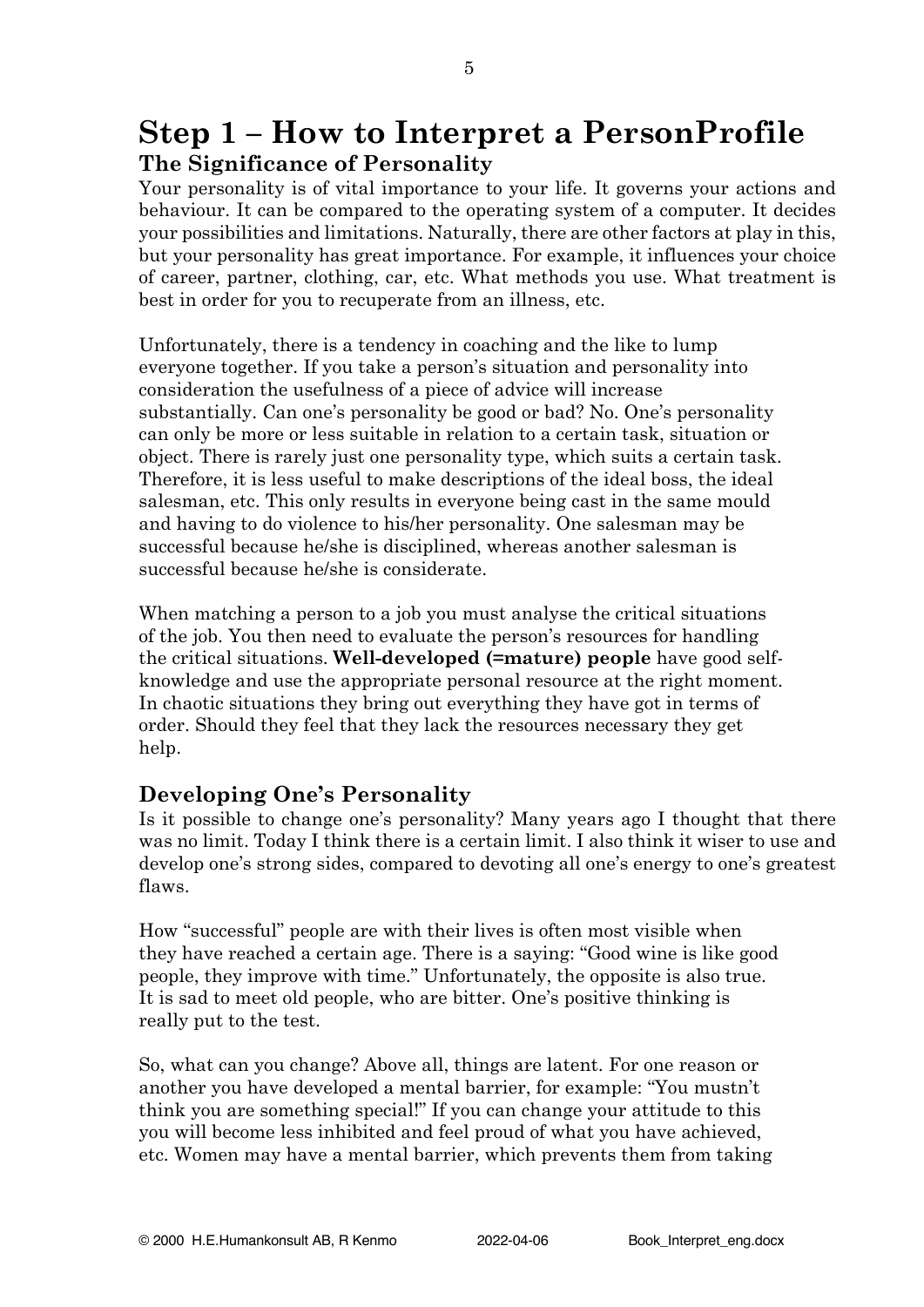charge, from fear of being perceived as mannish. The reverse barrier may be found in women in executive positions, since they feel that they have to be even more commanding than men in the same position and therefore tend to overdo it. Men may feel that they can't be too amiable, in case they should be perceived as feminine.

Mental barriers that are due to the environment can be regarded as external barriers. In addition to those there are internal barriers, which are related to your personality. A person who is very responsible may find it difficult to take charge even though he/she has that need. The solution to the problem is to distinguish between what is important and what is less important. If something is less important, it is sensible to take charge, because it can be put right easily.

How does one get one's personality? Environment or heredity? There are many different opinions among the experts. However, most of them agree that parents and other important persons in one's childhood have great influence. You probably realize that several of your character traits come from your parents. They can be either identical or quite the opposite.

Parents or experiences made can also create barriers. You need to analyse things objectively when something comes difficult to you. Don't hesitate to seek help from those close to you in order to sort things out. You can't possibly see yourself clearly, but others can.

Firstly, it is important to have as accurate as possible a perception of your personality. Then you need to examine how to make the best of it, for example when choosing assignments at work. You also need to make sure that the human needs of your personality are fulfilled. If they can't be met at work you must see to it that they are satisfied during your spare time. If not, you will be unhappy in the long run. The ideal situation is to be able to **be yourself** every day, i.e. be able to express your personality daily, or at least every week.

Those with the greatest barriers (or the greatest development possibilities) to being themselves are those who

- are careful not to offend others (=*sensibility* more about this in the chapter "The Personality Theory Eight Boxes". The theory will be developed in greater detail in the next chapter)
- are very conscientious and always willing to help (=*quality*)
- are very disciplined (=*structure*)
- are in great need of appreciation (=*exposure*)
- find it difficult to tackle change (=*stability*)
- are contact-oriented, since they value their contacts so much (=*contacts*)

The opposite applies to those who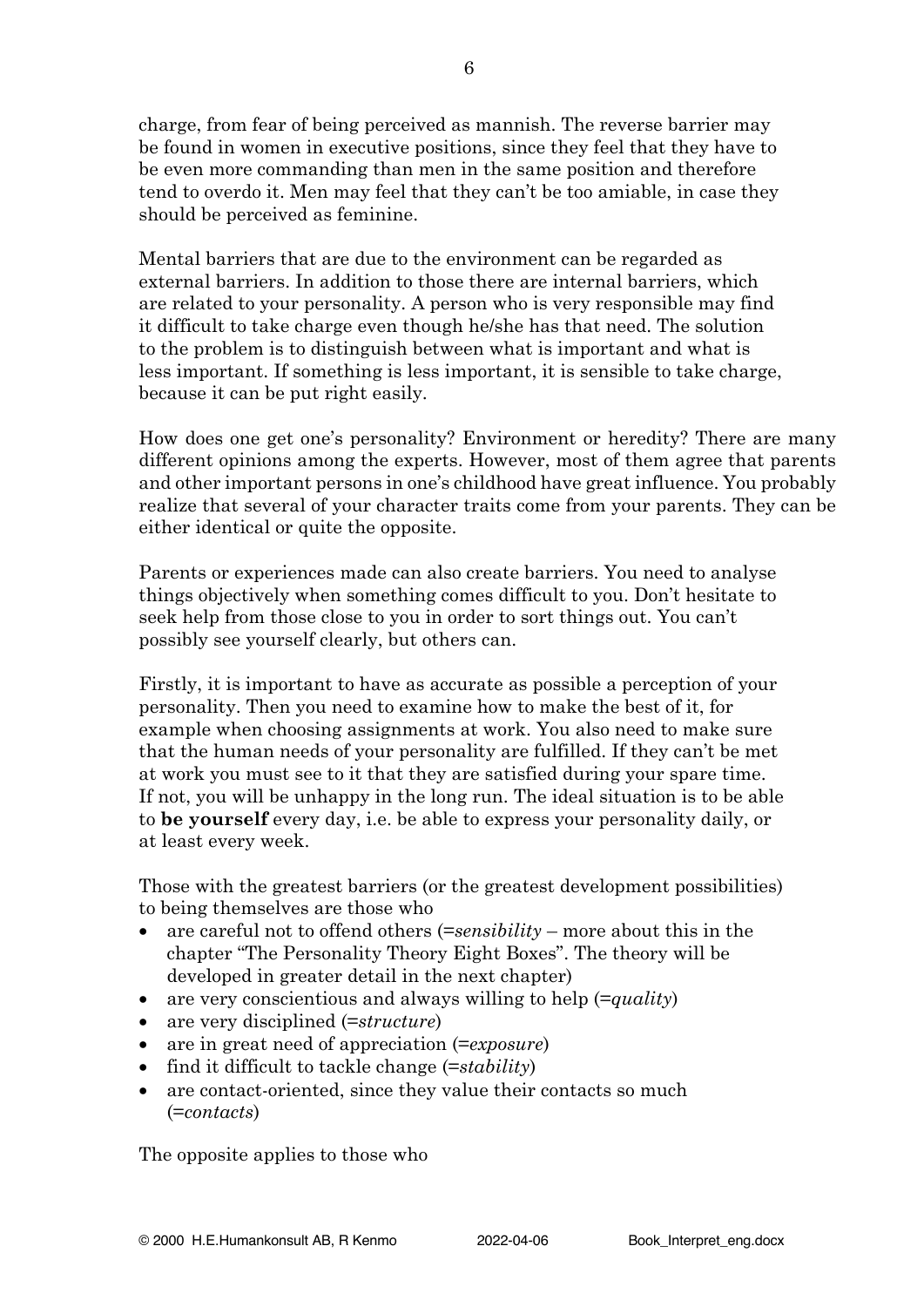- are goal-oriented, since they take initiatives (=*power*)
- are creative, since they find their own ways (=*imagination*)

You need to become a "peach" (with a soft skin and hard stone, as compared to the hard shell and soft contents of an "egg"), to develop your stone and stick to it. It may not always be the popular thing to do, but people usually respect those with a definite purpose in life. Besides, your friends will be true friends, not false ones. And it goes without saying that it will make your life more pleasant in the long run. But you need to remember that Karin Boye, the Swedish poet, was right: It does hurt when buds burst.

## **Personality Test and Szondi's Personality Theory**

There are many personality tests based on different theories. I have evaluated several tests but found them wanting. As a consultant I needed a test, which could assist me in the appraisal of people, e.g. for recruitment or in order to help people enlarge their self-knowledge. My requirements were:

- the test must be easy and quick
- the results must be comprehensible
- the person tested must acknowledge the results and have no difficulty in distinguishing between different factors
- the results must be adequately differentiated so that stereotypes are avoided

I chose to develop my own personality test to meet my needs. The startingpoint 1986 was a request from a travel company that arranges coach tours to the Alps. They wanted to improve their routines for recruiting couriers. The job as a courier is very popular, and the company has to choose from a great number of applicants without spending too much time and money in the process.

I chose to base the personality test on a theory developed by the Hungarian Leopold Szondi (1893 - 1986). The theory relies on eight universal needs. This meant that the major part of my requirements was filled. The remaining requirement, that the test should be performed quickly and easily, had to do with the design of the test. In this respect I could draw on experiences from another Szondi-based test, Berufsbildertest, developed by Martin Achtnich from Switzerland. This test is used in several countries in Europe as well as in other parts of the world.

Leopold Szondi is not very well known in most countries. This is partly due to the fact that most of his writings and the literature on him and his theory is only available in German, and to some extent in French. Szondi practiced as a psychiatrist in Hungary up to the Second World War. Being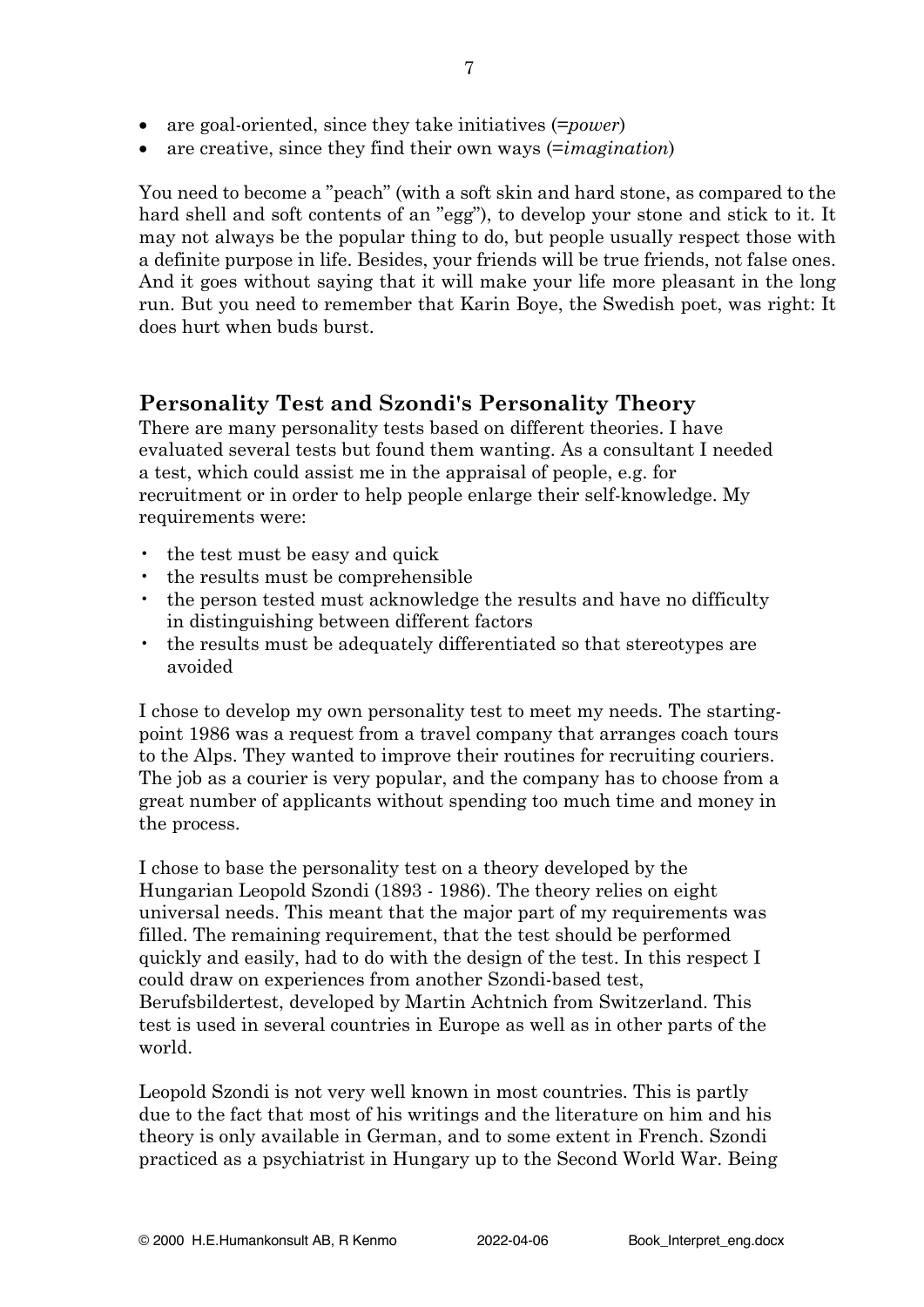Jewish he was detained in a concentration camp during the war. At the end of the war he came to Switzerland as a refugee, where he stayed and practiced his profession. The Szondi Institute in Zürich teaches courses in the implementation of Szondi's theory. Apart from Switzerland the theory is widely used in particular in Belgium and France, as well as throughout the whole of Europe, Brazil, Japan and a few other countries in other parts of the world.

## **The Personality Theory Eight Boxes**

The test, which we call Eight Boxes, is based on a certain simplification of the personality theory since it should be comprehensible and accessible to people without psychological knowledge. Eight Boxes also aim at helping people to get a better understanding of their own personality, whereas the original theory diagnose/explain mental disorders.

I have been assisted by the psychologists Lars-Erik Liljeqvist, Bo Haglund and Mary Norman in developing the test.

The eight universal needs (*in italics*) are:

- *sensibility*, e.g. to be soft and sensitive. The main need is to have skin contact.
- *power*, e.g. to be active. The main need is to use one's own physical power.
- *quality*, e.g. to be responsible. The main need is to be conscientious.
- *exposure*, e.g. to be seen. The main need is to be acknowledged by others.
- *structure*, e.g. to keep order. The main need is to maintain control of oneself and the surrounding world.
- *imagination*, e.g. to be imaginative. The main need is to expand mentally.
- *stability*, e.g. to be economical. The main need is to uphold stability in one's life.
- *contacts*, e.g. to be sociable. The main need is to be in touch with others and enjoy the good things in life.

For further explanations of the factors - see supplement.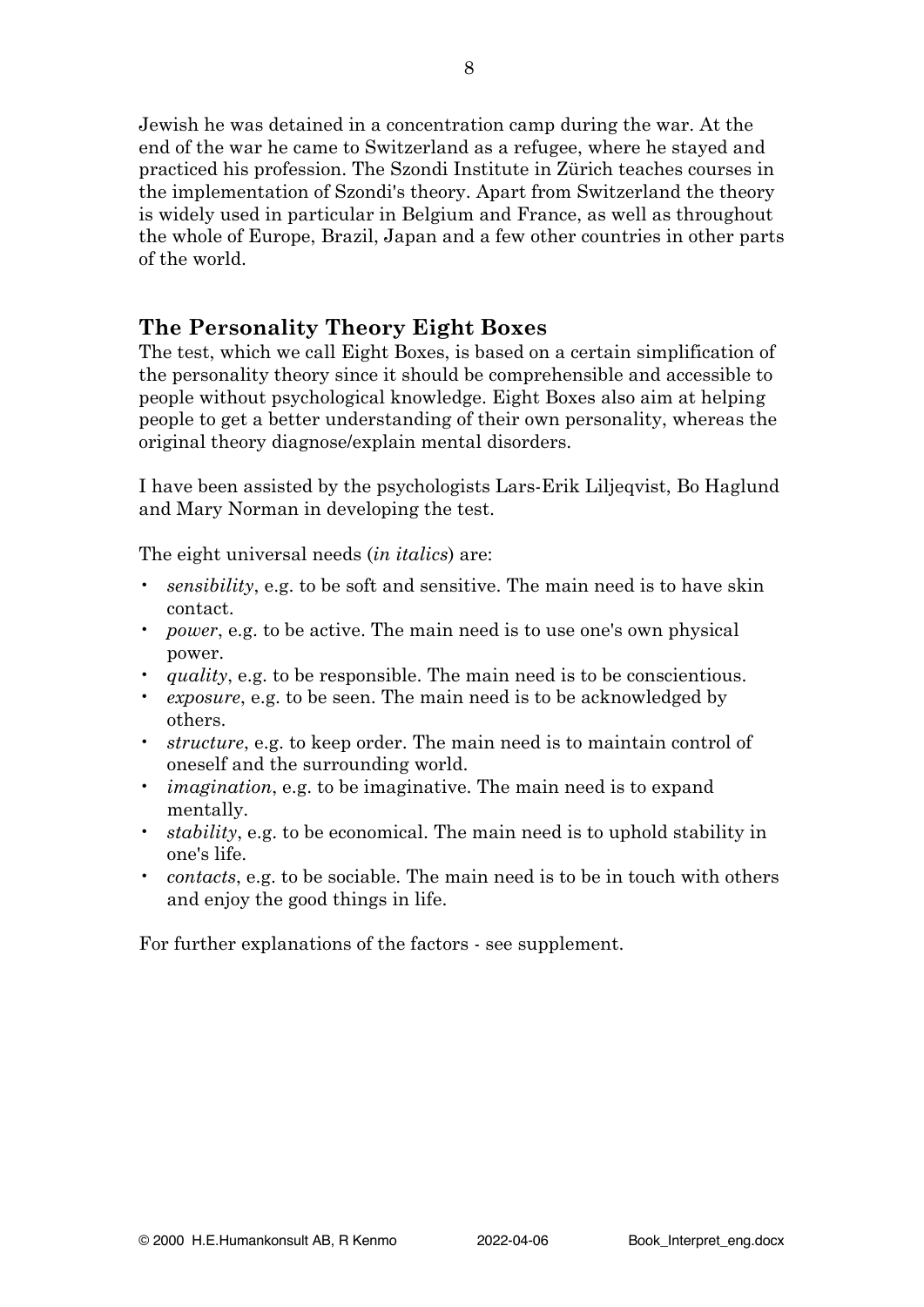## **How to Interpret Your PersonProfile**

You have made a so called PersonAnalysis, and as a result you have received a PersonProfile where you can see what your character traits (factors) are.

So how do you interpret your profile? What is most interesting is the factors that dominate and the factors that are the least prominent. You should devote your time to those things you need the most. Furthermore, you should reduce those things that you don't really need. Obviously, you will have to compromise, but it is important to strive as much as you can to do what corresponds to your personality.

Are there any sources of error to the test results? Of course there are, but in general the PersonProfile corresponds very well to your personality. The greatest source of error is how you perceive the formulation of the various activities in the form. However, the form has been designed so that most people should perceive the formulations in similar ways. The formulations should also be attractive to the person with the need in question. Several years of experience and thousands of tests completed show that this is the case. This type of test must, nevertheless, be seen as a complement to your own and other peoples' personal opinions. Yet it is possible to increase precision if the person taking the test fills in the form together with someone who knows him or her well, or have several people fill in the test form concerning the same person.

However, experience shows that precision increases only marginally when several people take part in the test of one person. There is always the possibility that each person looks upon the person being tested through his or her "glasses". This means that if someone is good at something (or has a great need for something), the person in question has a tendency to underestimate others concerning that specific quality, and vice versa. It does occur that people have inadequate self-knowledge, something which causes problems in relation to others. He or she may also have difficulties in finding a suitable job.

Can the results change over time? Yes, they can. This may be due to personal development. Sometimes certain needs can be overstimulated, such as the factor *contacts* when someone has been at a convention or a seminar for a whole week. Or someone may have experienced dramatic changes in life, such as a divorce, the death of a close friend or a relative, he or she may have moved, started a new job, etc.

Keep in mind that when you develop your personality it usually becomes more balanced. The greatest needs are reduced and other needs increase. What happens is that your dominant needs are filled, which gives more room for other needs.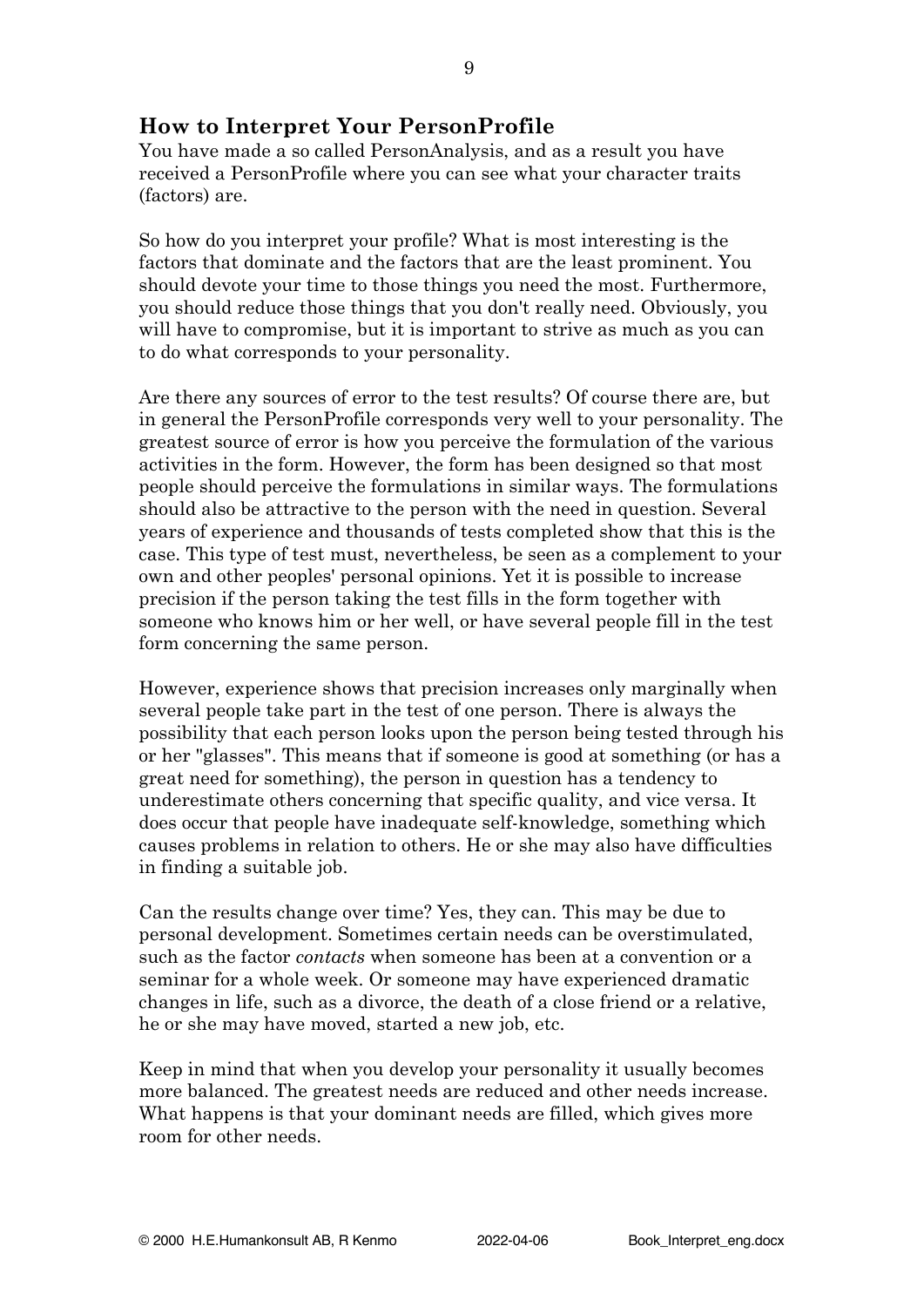When you filled in the test you chose the four activities in each group, which are typical of you. Then you ruled out the two activities that are the least typical of you. You then receive a PersonProfile, which has columns on both sides of the middle. The columns on the typical side signify your greatest needs (factors) and the columns on your non-typical side your least felt needs.



If you then for a factor only have a column on one side for a certain need (factor), this means that if you are in a situation, where this need may occur you are most likely to express it. The need may be seen as stable.



But if you have a column that is on both sides this means that you are ambivalent concerning that specific need (factor). Sometimes you will express your need and sometimes you won't. If we look at the factor *power*, you may sometimes take charge and sometimes you will simply let it be.

## **What Is Presented in Your PersonProfile – ThemeProfile?**

The ThemeProfile shows all your answers. When you made the profile on the Internet there were 9 groups (themes) with 8 activities in each. You should decide, which four activities are the most typical of you and the two activities that are the least typical of you.

Your answers are presented in the ThemeProfile in relation to the themes of each group. The themes are -communication -working style -leadership style -stress -view of resources -decision-making -attitude to life -attitude to others -core behaviour

In the last group - core behaviour - the activities are strikingly characteristic for each of the factors according to the personality theory.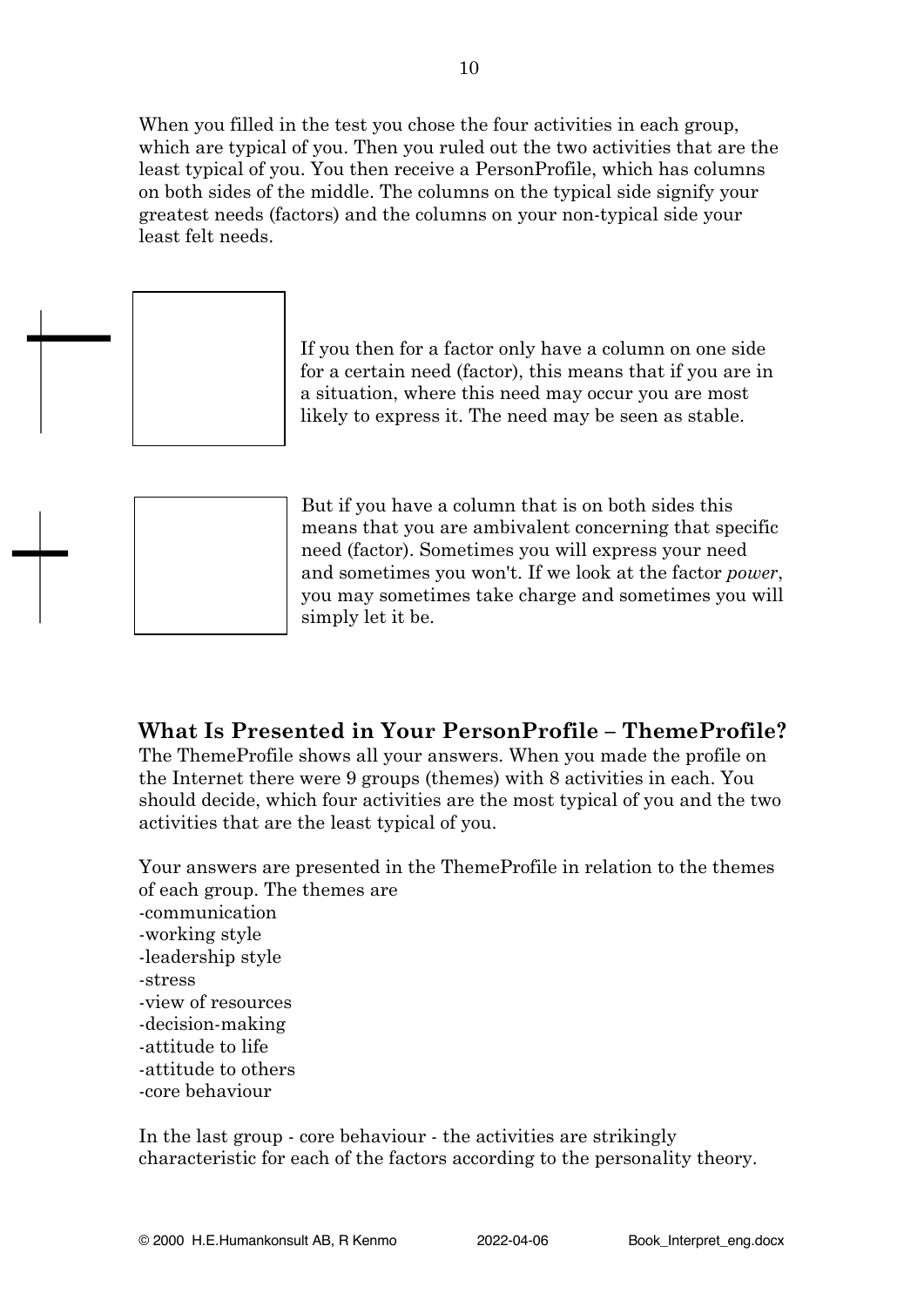This is why you most often choose activities that represent factors, which dominate your personality.

Under the heading TYPICAL you will find the four activities which you marked Yes. Under the heading NON-TYPICAL you will find those two activities you marked No. Under NEUTRAL you will find the two activities, which you left unmarked.

## **Analysis of Personal Chemistry**

Sometimes we use the term personal chemistry to describe how people cooperate. Co-operation between certain people may be splendid, between others it may need some developing. Similarly, you may talk about other types of chemistry, e.g. job chemistry - how a certain job matches a certain person - cultural chemistry, etc.

A decisive part of the personal chemistry has to do with other peoples' personalities. Other important factors are origins, values, talents and experiences. We have developed a method, which shows how the personality influences the personal chemistry. The theory is based on the assumption that similarities often go together, for example if both persons have the factor *sensibility.* Of course, they may also take *sensibility* to the extreme. The factor *exposure*, however, can be problematic in this respect since the people involved will compete for attention.

Differences in personality can cause problems. But you may also choose to view the differences as complementary. The two alternatives can be illustrated through the following example:

A has *sensibility* and B has *power*. A may find B either straightforward or plump. And B may feel that A is being either tactful or a whimp.

When you can freely choose partners it is interesting to know what characterises your ideal partner. Even if you can't choose your partners freely you may still find it useful to analyse the personal chemistry, since you may become aware of the possibilities/risks involved in co-operating with a certain person. Problems can be dealt with while they can still be solved. Possible risks may be eliminated when you are aware of each other's personalities and their consequences.

Note that people who are at ease with themselves (=high self-esteem) find it easier to co-operate with others – even with those who are different from themselves. People with high self-esteem look upon the differences as possibilities/complements instead of threats.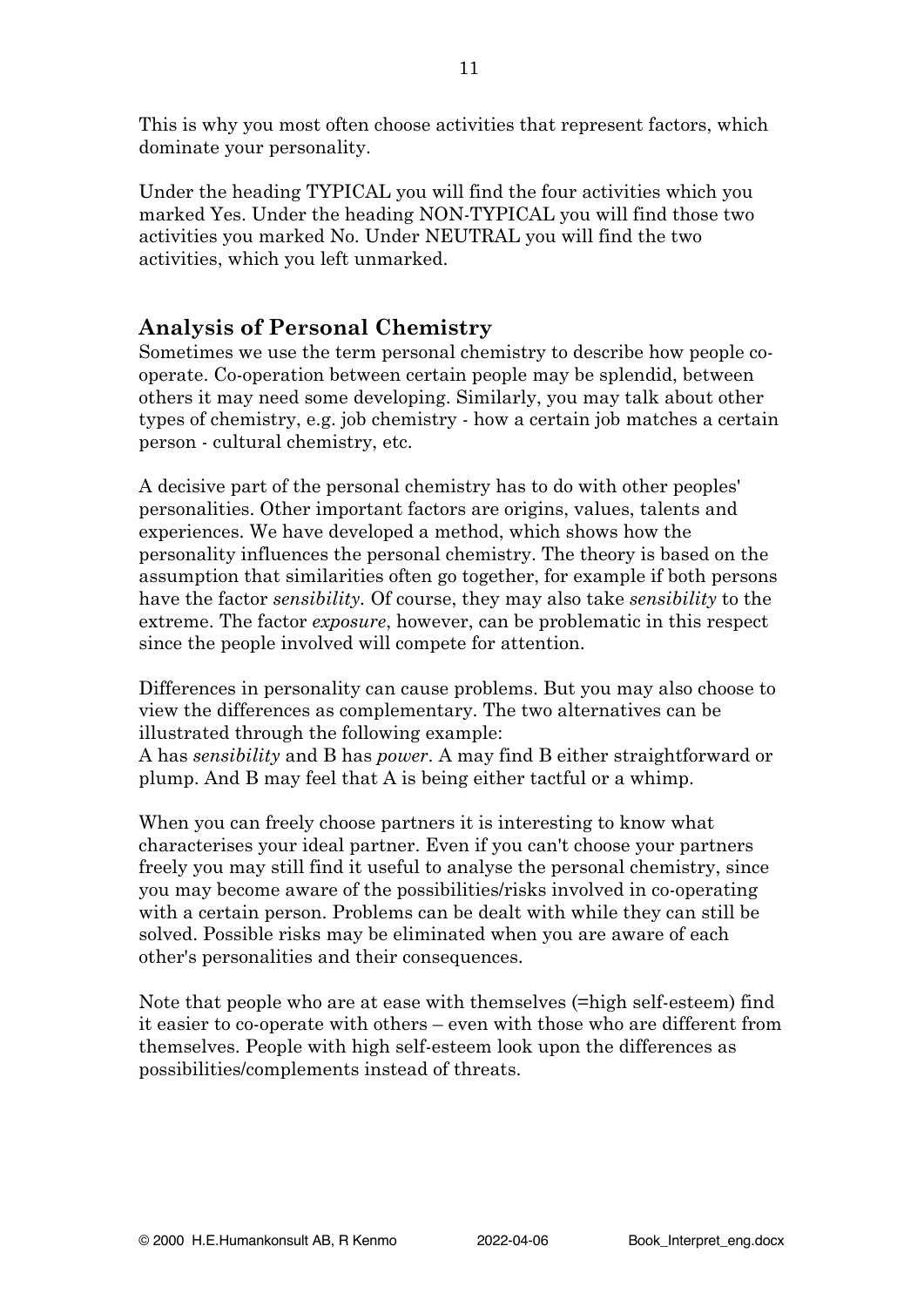#### **The Uses of Personality Concepts**

At first I would like to relate a story, which a friend of mine usually tells on courses. He was out walking in the woods and came upon a mushroom he did not recognize. He then turned to his companion and asked: "What is this?" The companion, who is a bit short-sighted, investigated the object, and after a while he answered: "It looks like a mushroom to me." "That was really daft", my friend thought. But after some time he realized that mushrooms were simply not an interest they shared. The fact that he could describe a mushroom with concepts like cap, base, gill, spores, etc, held no interest to his companion. Stories like this make you realize why Eskimos have a hundred words for snow, whereas others need only a few.

Some people do not like typologies for describing persons, and this becomes an obstacle for using a personality theory. I can understand this attitude in cases where you put negative labels on people and make caricatures out of them. There is a book about difficult people in which they are called anti-personnel mines, balloons and steam-rollers. If you start describing someone as a steam-roller and the label sticks, it is hard for this person to change his image. Unfortunately, many people find it hard to change attitudes to others once these have been pigeon-holed. My recommendation is to avoid negative concepts entirely (or almost entirely), when we describe other people. All negative qualities have a positive side, and vice versa. If you normally think that someone is thorough and you all of a sudden find yourself in a hurry, you will experience that same person as nitpicking. In other words, it is the situation, which determines whether a certain quality is positive or negative.

There are, however, many ways to describe peoples' personalities. The most common is probably as different "types", or sets of characteristics. Each type consists of a set of characteristics - the entrepreneur is such and such. In some situations it may be practical to use such concepts, whereas at other times they are not as appropriate. The term entrepreneur is, for example, useful for describing a certain combination of qualities, which are desirable when you want to start a business. But as a description of a person as a whole, it is not equally good, since it may be restrictive. The "entrepreneur" may very well be suited for other types of careers than that of the entrepreneur. It is easier to describe the personality in terms of qualities and see them as a set of tools. You may then be able to judge how well a certain person matches a certain job, with a certain boss, with certain colleagues and in a certain environment. The personality theory Eight Boxes is based on eight factors instead of four, as in many other theories. This makes the picture more nuanced. You can still differentiate between the factors and handle them in a satisfying way.

I would like to conclude by stating that concepts can facilitate communication and the gathering of experiences, which make it possible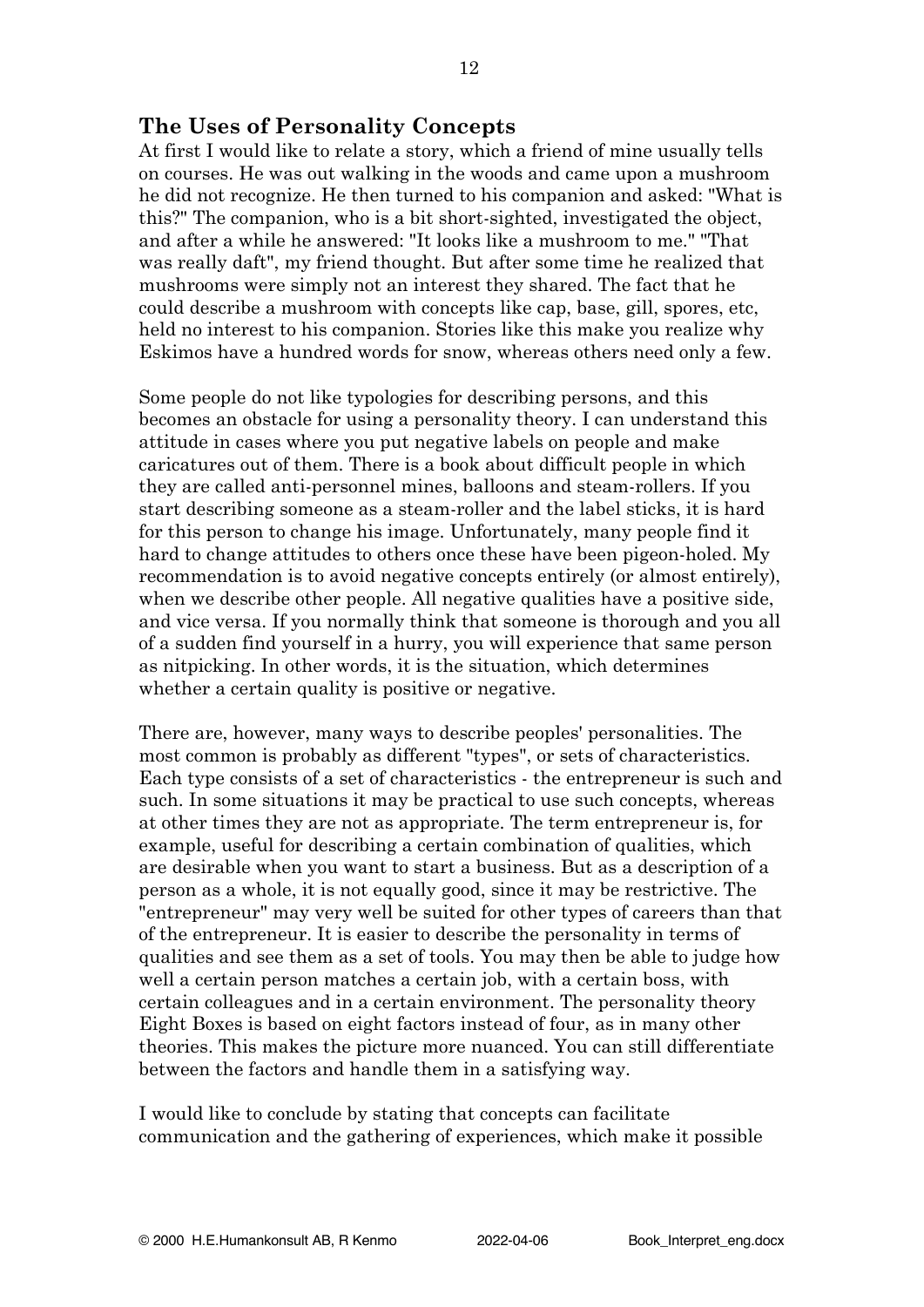to reflect upon a certain area. This makes it easier to solve problems. An accurate description of the problem is half the solution.

It is also important to note that the more you understand other people, the more tolerant you get. That which you do not understand may easily be perceived as threatening.